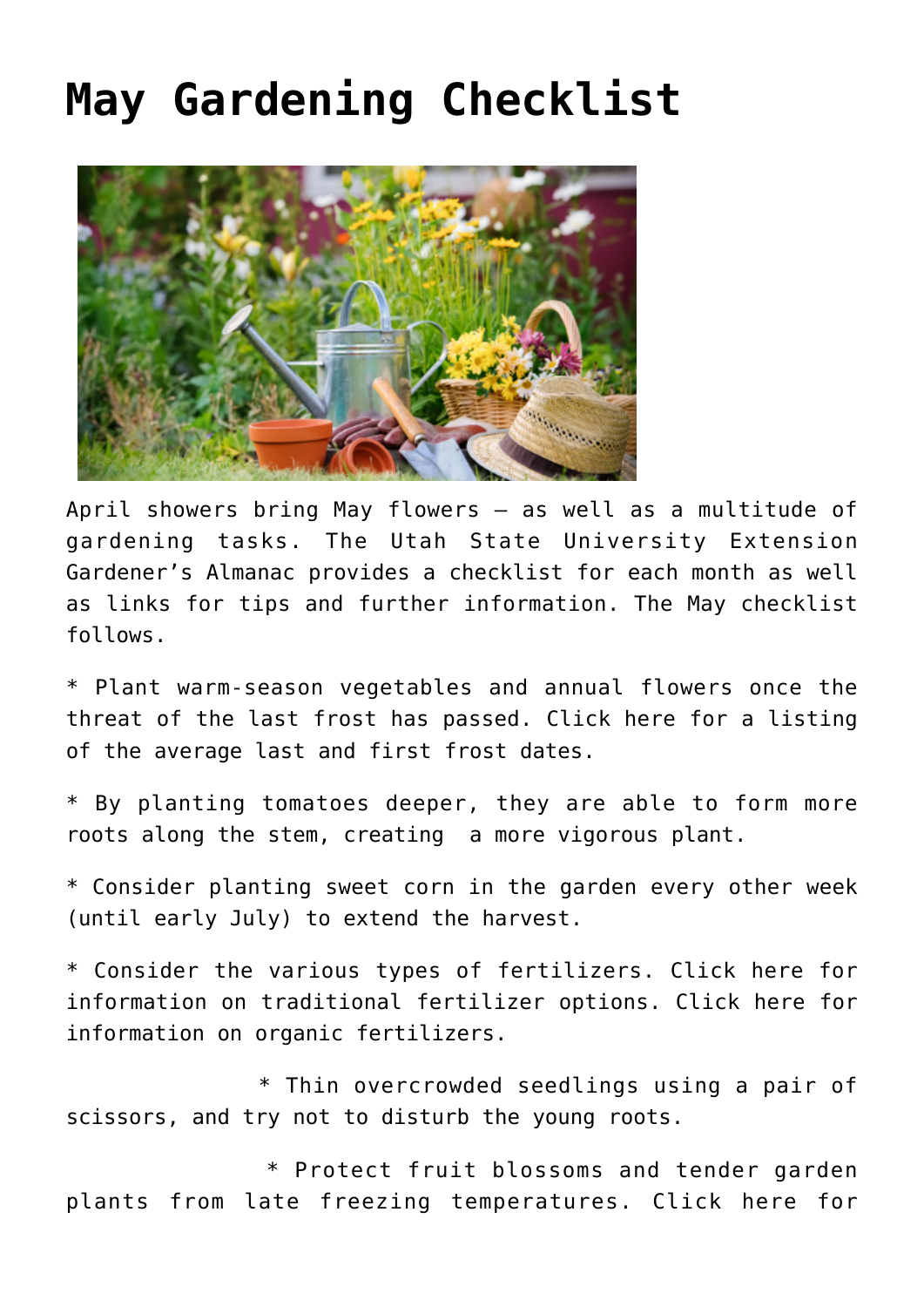information on critical temperatures for fruit.

 \* Plant summer-blooming bulbs including gladiola, begonia, dahlia and canna.

 \* Divide warm-season ornamental grasses when new growth begins to emerge.

 \* It's already time to take notice of weeds. [Click here](http://digitalcommons.usu.edu/cgi/viewcontent.cgi?article=1829&context=extension_curall) for information.

 \* Allow the foliage of spring blooming bulbs (tulips, daffodils and crocus) to die down before cutting the leaves off.

\* [Click here](http://digitalcommons.usu.edu/cgi/viewcontent.cgi?article=1769&context=extension_histall) for information on planting a lawn.

 \* Turfgrass needs minimal irrigation each week. [Click here](http://slowtheflow.org/index.php/lawn-watering-guide) to learn about irrigation needs in your area.

 \* In compacted sites, aerate with a hollow core aerator when turfgrass is actively growing (April – June).

 \* Control broadleaf [weeds in the lawn](http://digitalcommons.usu.edu/cgi/viewcontent.cgi?article=1829&context=extension_curall) when temperatures are between 60 and 80 F. Follow the label and stop use of broadleaf herbicides once the temperature is above 85 F.

 \* Apply a slow-release [lawn fertilizer](http://digitalcommons.usu.edu/cgi/viewcontent.cgi?article=2626&context=extension_curall) to provide a long-lasting effect throughout the summer months.

## **Pests and Problems:**

 \* Monitor newly planted vegetables for [cutworm](http://digitalcommons.usu.edu/cgi/viewcontent.cgi?article=1845&context=extension_curall) and flea beetle damage.

 \* Monitor for [cankerworm](http://digitalcommons.usu.edu/cgi/viewcontent.cgi?article=1867&context=extension_curall) damage on scrub oak and Box Elder trees along the foothills.

 \* Monitor for aphids on lush new spring growth on a variety of plants. Treat for aphids by using "softer"